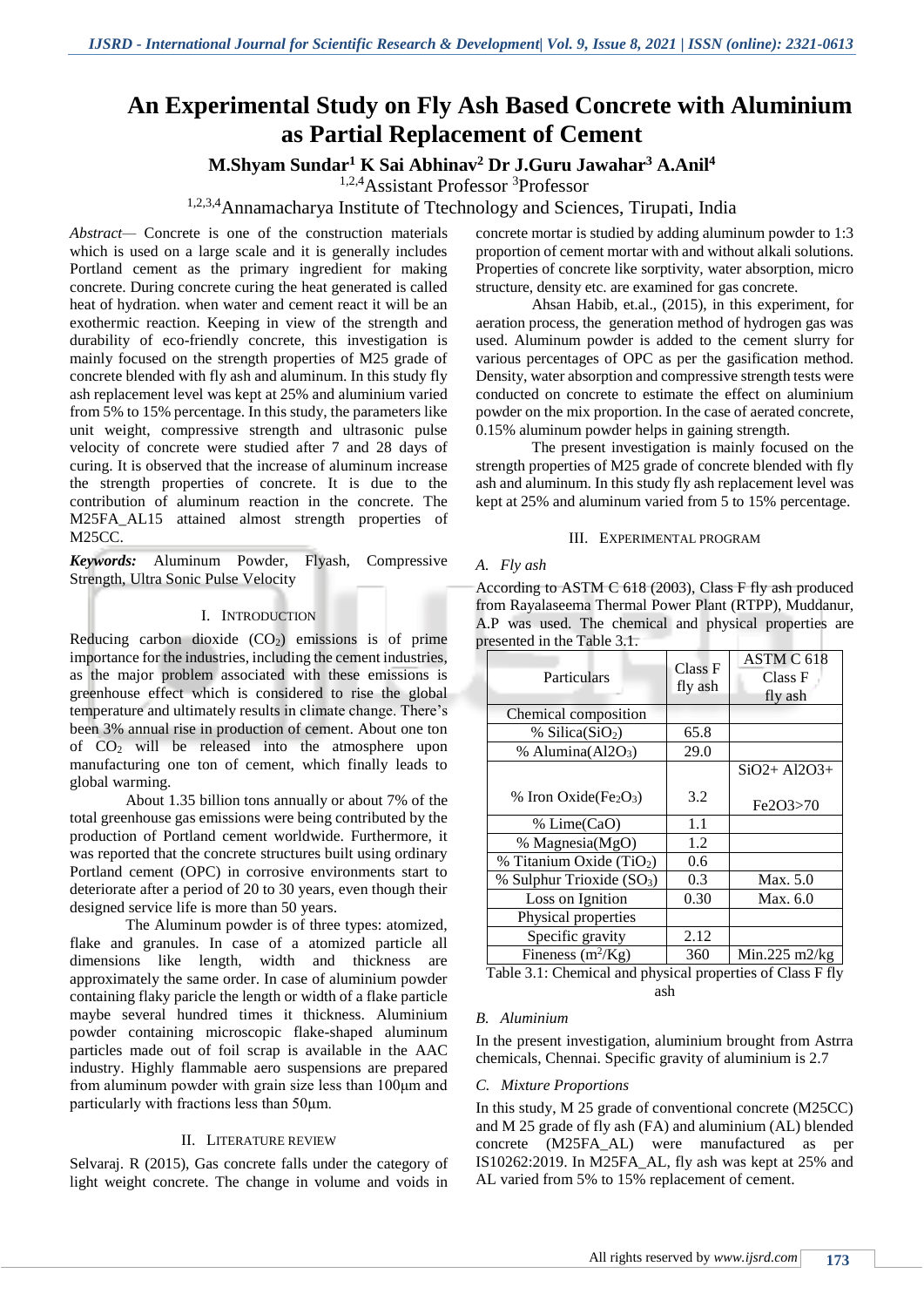| Cement | Water                                              | 20 <sub>mm</sub> | 10 <sub>mm</sub> | Sand |
|--------|----------------------------------------------------|------------------|------------------|------|
|        | $(Kg/m3)$ (litre/m3) $(Kg/m3)$ $(Kg/m3)$ $(Kg/m3)$ |                  |                  |      |
| 384    | 192                                                | 655              | 438              | 675  |

| Mix           | Cem<br>ent<br>(Kg)<br>m3) | FA<br>(Kg)<br>m3) | AL<br>(Kg)<br>$m^3$ ) | Water<br>(litre/<br>m3) | 20 <sub>m</sub><br>m<br>(Kg)<br>m3) | 10 <sub>m</sub><br>m<br>(Kg)<br>$m3$ ) | Sand<br>(Kg)<br>m3) |
|---------------|---------------------------|-------------------|-----------------------|-------------------------|-------------------------------------|----------------------------------------|---------------------|
| M25FA<br>AL5  | 269                       | 96                | 19.2                  | 192                     | 637                                 | 424                                    | 646                 |
| M25FA<br>AL10 | 250                       | 96                | 38.4                  | 192                     | 637                                 | 424                                    | 646                 |
| M25FA<br>AL15 | 230                       | 96                | 57.6                  | 192                     | 637                                 | 424                                    | 646                 |

Table 3.2: M 25CC mix proportions

## *D. Test Methods*

This section describes the procedure to determine the properties of concrete mixes and these include slump test, unit weight, compressive strength and ultrasonic pulse velocity (UPV) at different curing periods.

## *1) Slump test*

Slump check of concrete is the check of measuring workability of concrete that's substantially utilized in creation site-paintings all around the world. As in keeping with IS 1199, every layer of concrete is laid about 1/four in peak of the mold and tamped every layer 25 instances with tamping rod. After tamping the pinnacle layer, the concrete is struck off stage with a trowel and any mortar leaked out among the mold and base plate is wiped clean away. The mildew is then eliminated from the concrete right away via way of means of elevating it slowly and thoroughly in a vertical direction. The droop is measured right away via way of means of figuring out the distinction among the peak of the mold and that of the best factor of specimen



Fig. 3.1: Slump cone test

### *2) Compressive strength test*

Compressive power take a look at become performed at the cubical specimens for all of the mixes after 7 and 28 days of curing as in line with IS 516 (1991). Three cubical specimens of length one hundred fifty mm x one hundred fifty mm x one hundred fifty mm had been forged and examined for every age and every mix. Unit weight or density of hardened concrete (γc) become decided after 7 and 28 days of curing previous to compression take a look at



Fig. 3.2: Compressive strength test setup *3) Ultrasonic pulse velocity test*

The check includes dedication of ultrasonic pulse speed (UPV) thru concrete as in line with manner provide in ASTM C 597-02. Battery operated Portable Ultrasonic Nondetrimental Digital Indicating Tester became used to degree the heartbeat speed thru concrete. Pulses of longitudinal pressure waves are generated with the aid of using an electro acoustical transducer held in touch with one face of concrete and are obtained with the aid of using every other transducer held in touch with different face of concrete specimen. The time (T) taken with the aid of using pulse to byskip thru specimen of period (L) is referred to as transit time. The pulse speed (V) is calculated with the aid of using dividing the period of specimen (L) with the aid of using transit time (T). Average fee of 3 specimens became taken into consideration because the pulse speed of concrete mix. Values of pulse speed for grading concrete as in line with BIS 13311-92 (Part-I) are given in Table 3.3

| Pulse velocity $(m/s)$ | Concrete quality grading |  |  |
|------------------------|--------------------------|--|--|
| Above 4500             | Excellent                |  |  |
| 3500-4500              | Good                     |  |  |
| 3000-3500              | Medium                   |  |  |
| Less than 3000         | Doubtful                 |  |  |

Table 3.3: Concrete quality grading as per BIS 13311-92 (Part-I)



Fig. 3.3: Ultrasonic pulse velocity test setup

#### IV. RESULTS AND DISCUSSION

In this Chapter, the test results are presented and discussed. The properties viz. unit weight, compressive strength and ultrasonic pulse velocity of concrete mixes were measured after 7 and 28 days of curing.

*A. Test Properties of Concrete*

Table 4.1 shows the slump cone test values of concrete mixes.

| Mix                                 | Slump(mm) |
|-------------------------------------|-----------|
| M25                                 | 78        |
| M <sub>25FA</sub> AL <sub>5</sub>   | 85        |
| M25FA AL10                          | 89        |
| M <sub>25</sub> FA AL <sub>15</sub> |           |

Table 4.1: Slump cone test values of concrete